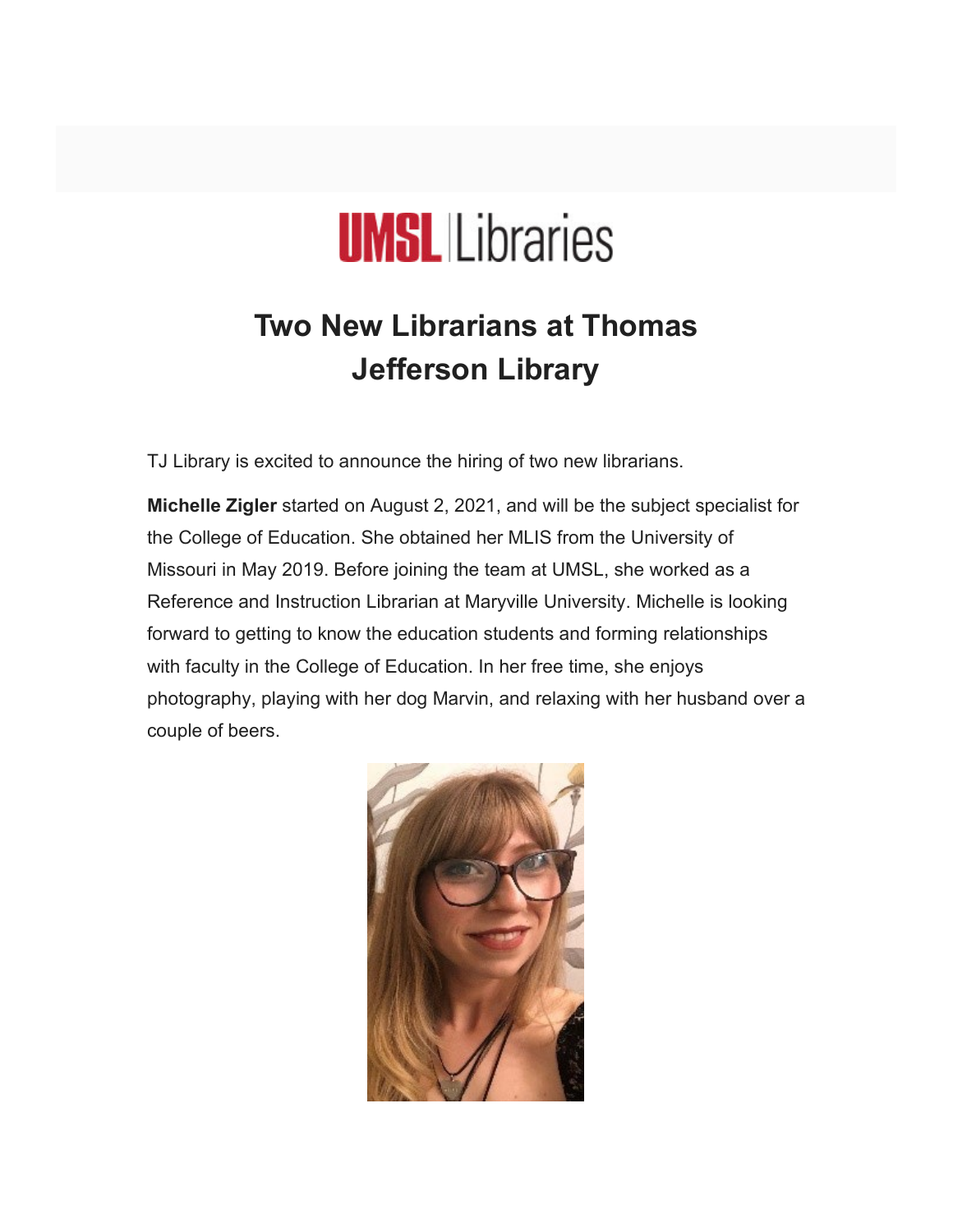**Libby Wheeles** joined us on September 1, 2021, as the Arts and Humanities librarian. This is her first professional library job after obtaining her Master's degree from the University of Illinois at Urbana-Champaign in May 2021. A former Peace Corps volunteer, Libby relishes the opportunity to work with UMSL's diverse student population and build collaborative relationships with faculty and library colleagues. When she's not working, she loves social dancing (such as ballroom and salsa) and playing board games with friends.



### **UMSL Librarian to Retire in October**

Chris Niemeyer, UMSL's long-time Reference Librarian and Library Instruction Coordinator, will retire in mid-October. Chris plans to use most of his extra free time writing fiction and non-fiction, but he also hopes to learn heart-healthy cooking, lift weights and jog, take a foreign language class or two, learn to play an instrument (piano and maybe guitar), and do a bit of traveling. He will be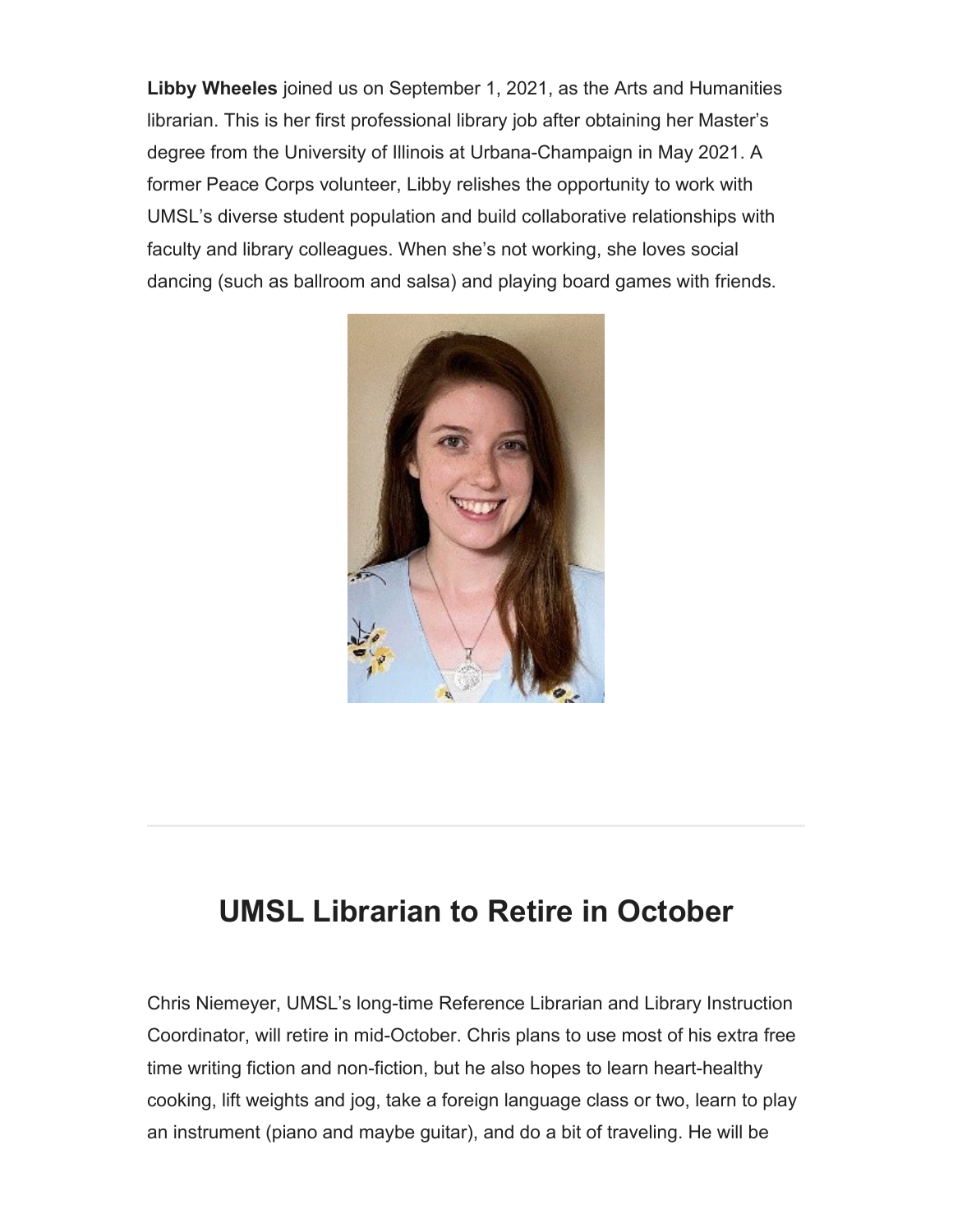relocating to the Austin, Texas, area. The staff at TJ Library will miss Chris's infectious enthusiasm, and we wish him luck in his new adventure!

If you would like to schedule an instruction session for your class, please contact Lindsay Schmitz, Head of Public Services, at [schmitzl@umsl.edu](mailto:schmitzl@umsl.edu) or complete the online request [form](https://libguides.umsl.edu/faculty-services/instruction).

## **Meet your Personal Librarians!**

Research shows that interacting with librarians and library services contributes to student success. The Personal Librarian Program pairs students with a subject librarian who will help with developing research skills including:

- Finding articles, books, and other information sources
- Navigating the Libraries' databases
- Developing research topics
- Citing sources
- Connect them to library specialists in any subject areas

Visit the Personal Librarian Program [webpage](https://libguides.umsl.edu/personallibrarian) for more information and to schedule an appointment.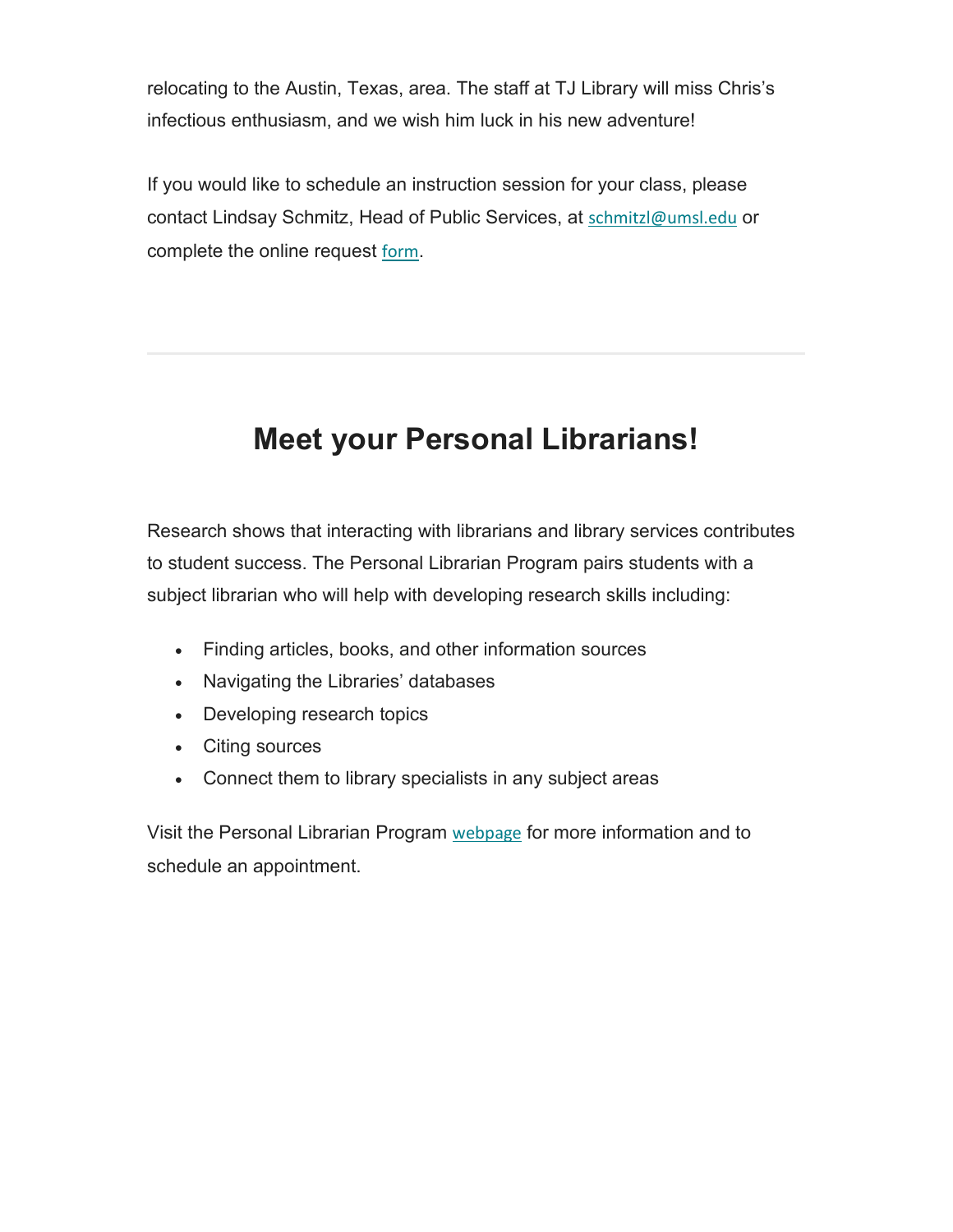

#### Schedule a meeting to get library help!



**News from the Mercantile Library: Civil Rights History on Exhibit, and Preserving the Archives of Our North County Neighbors**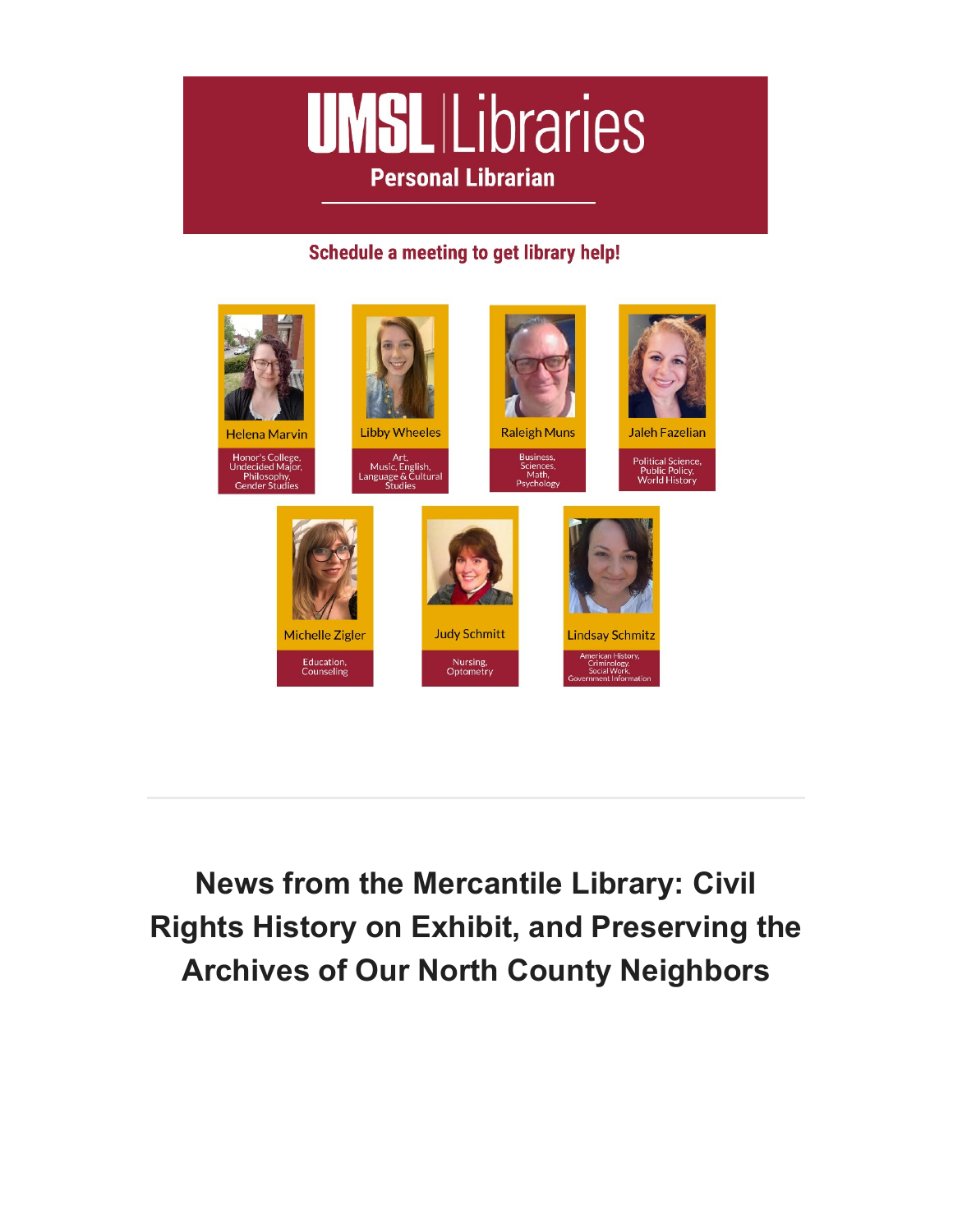

The University Libraries always have a lot to offer faculty, students, and visitors when it comes to resources for exploring the complex history of civil rights in America. Currently, there are two special opportunities to learn about this important subject. In the Info Commons on Level 3 the libraries have partnered with other campus departments and area institutions to present an exhibition on the history of civil rights in St. Louis. The installation was inspired by the loan of a panel exhibition from the Missouri History Museum based on its 2017-2018 exhibition *#1 in Civil Rights: The African American Freedom Struggle in St. Louis*. The Mercantile Library had provided numerous images for this exhibition, and has enhanced the panel exhibit with original photographs from its *Globe-Democrat* newspaper archives, plus original prints and historic documents.

The theme of the African-American experience leading up to the Civil Rights movement is presented as the centerpiece of the Mercantile Library's anniversary exhibition *A Nation, A City and Its First Library: Americana as a Way of Life at the St. Louis Mercantile Library for 175 Years*. The exhibition encompasses several galleries on Levels 1 and 2. Four exhibit cases in the Pratt Gallery on Level 1 introduce milestones in African American history with a variety of rare books and archival materials including first-hand slave narratives, the writings of Frederick Douglass, and documents related to Nat Turner, Elijah Lovejoy, and John Berry Meachum. A silver medallion from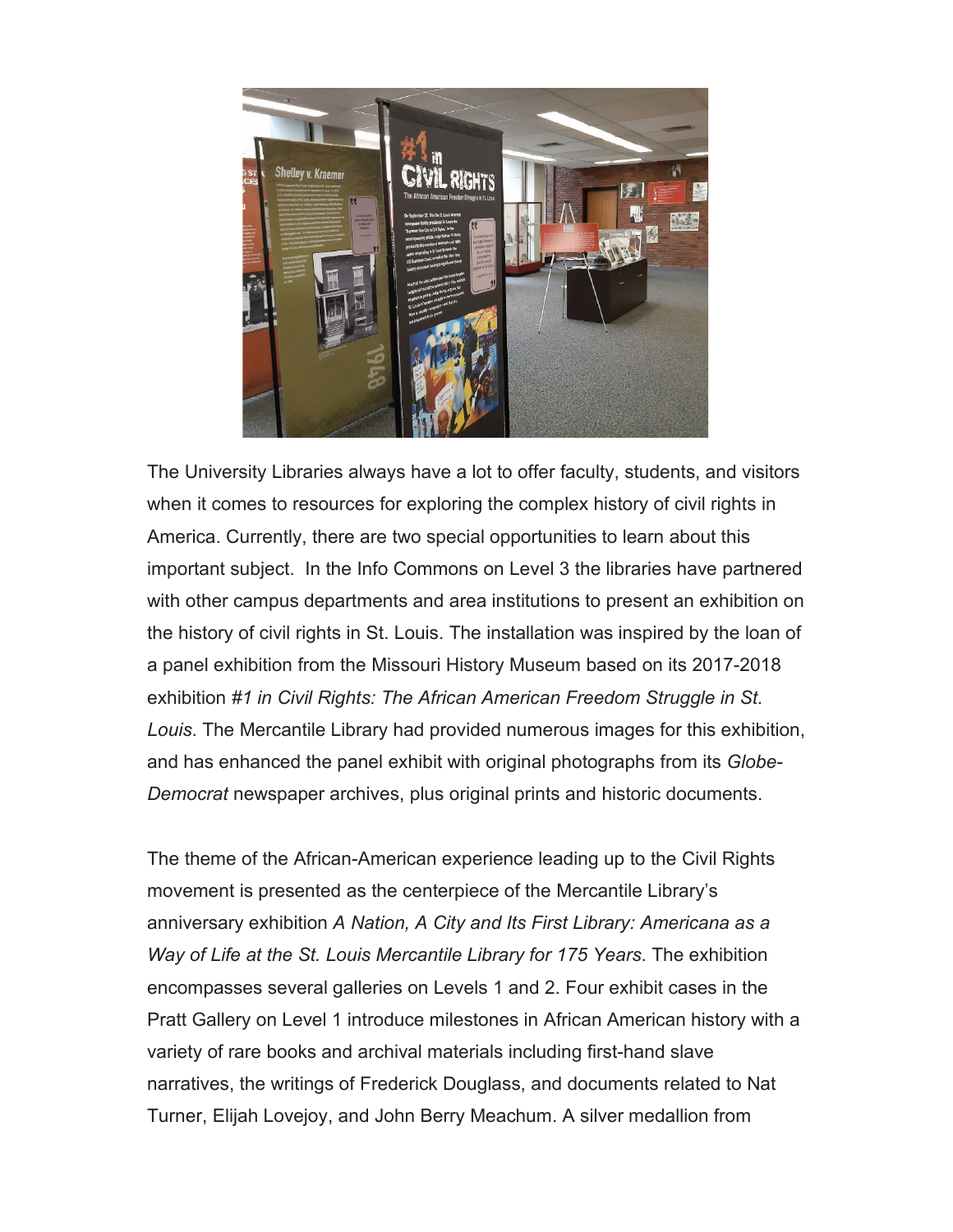Abraham Lincoln's hearse and the original printing of speeches from the 1963 March on Washington for Jobs and Freedom, including Rev. Martin Luther King's "I Have a Dream" speech, continue the story, while the fourth case highlights the cultural contributions of African-American artists, authors, and musicians including Langston Hughes, Zora Neale Hurston, Chuck Berry, and Josephine Baker. These four cases are complemented by historic and modern sculptures that depict aspects of these themes, notably *The Fugitive's Story* by John Rogers (1869) that shows a formerly enslaved woman holding a young child while telling the story of her escape to three leaders in the abolition movement; Henry Ward Beecher, John Greenleaf Whittier, and William Lloyd Garrison. Rogers' support of abolition is emphasized by the composition that makes the unidentified young woman both the source of the work's title and the center of attention for three well-known and influential men who are silenced in her presence.

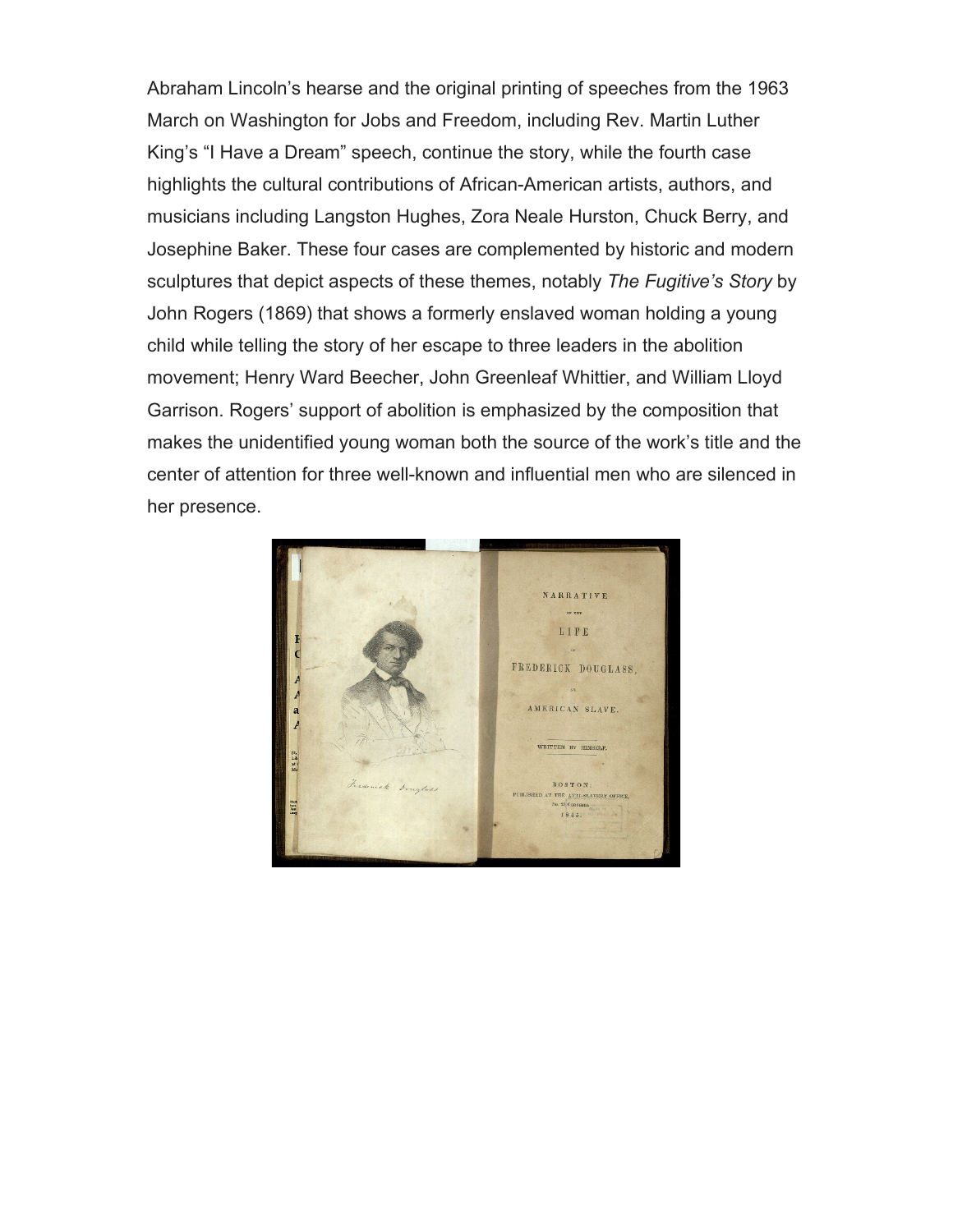

Collecting and preserving the diverse history of our city and nation for research and study is the core of the Mercantile Library's mission, and we are excited to be partnering with the City of Bel-Nor, located across from the UMSL North Campus, in preserving their city archives. These records include documents from the 1920s leading up to the city's founding in 1937, through city records of the 1990s. Of particular note are materials from the 1980s addressing issues of school desegregation and white flight that significantly impacted the region. These records will be put to use by Dr. Robert Wilson's Honor's College students who will work with the cities of Bel-Nor and Wellston while researching their history in 1980s. Faculty are encouraged to contact the Mercantile Library to discuss possible subjects for student coursework projects or their own research at 314-516-7247. To arrange a tour or research orientation session for your class, email [MercantileLibrary@umsl.edu](mailto:MercantileLibrary@umsl.edu).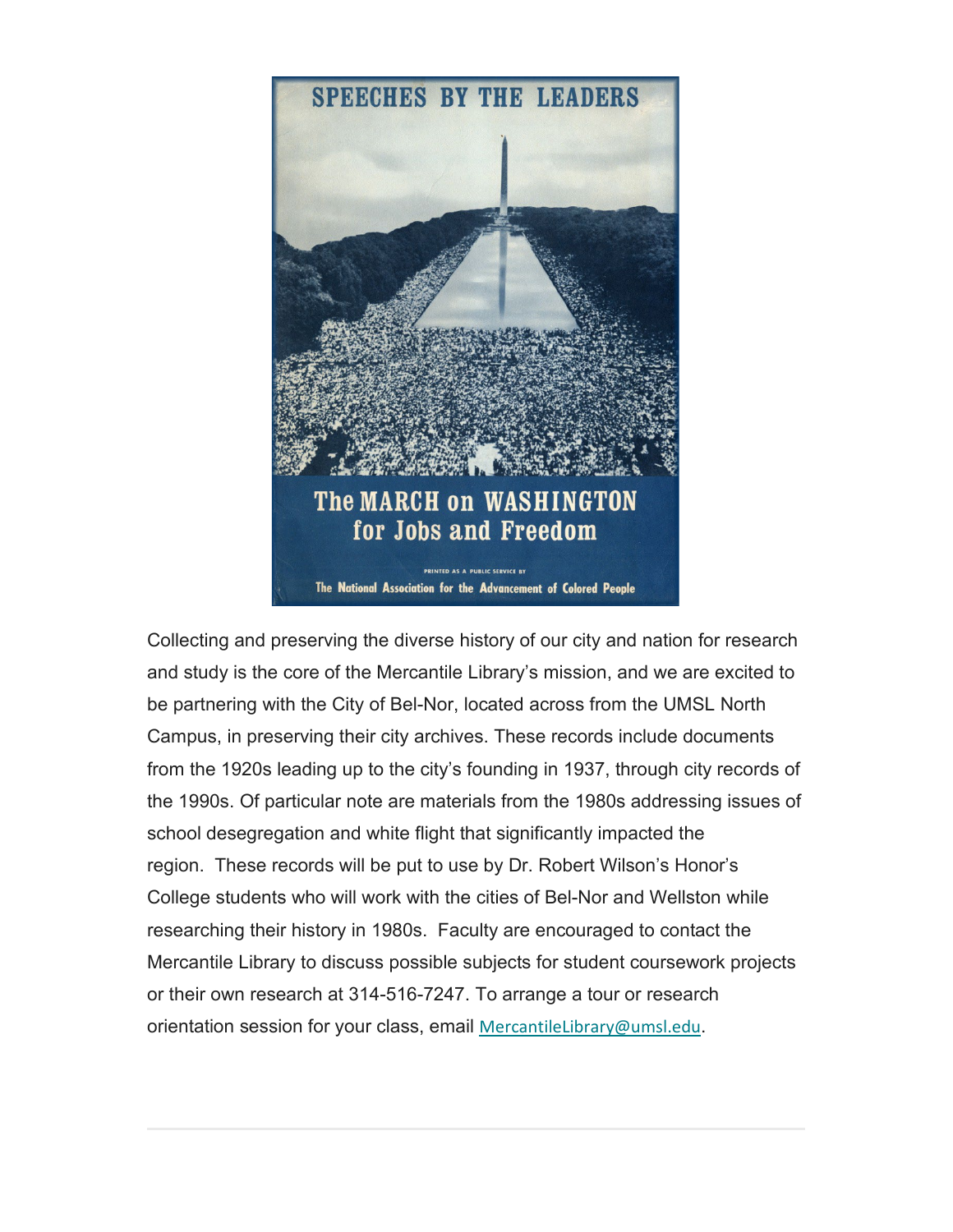# **Open Educational Resources, with Help from UMSL Libraries**

Course materials include textbooks, multimedia, journal articles, and websites. The library provides access to many licensed online resources including research databases, e-books, films and images. We can also help you find Open Educational Resources to use in your class.

Open Educational Resources (OER) are learning tools that exist in the public domain or are released with intellectual property licenses (usually Creative [Commons](https://nam02.safelinks.protection.outlook.com/?url=http%3A%2F%2Fwww.creativecommons.org%2F&data=04%7C01%7Cmarvinh%40umsl.edu%7C8eeb2614aba84dca6b2b08d99407c91f%7Ce3fefdbef7e9401ba51a355e01b05a89%7C0%7C0%7C637703583888754054%7CUnknown%7CTWFpbGZsb3d8eyJWIjoiMC4wLjAwMDAiLCJQIjoiV2luMzIiLCJBTiI6Ik1haWwiLCJXVCI6Mn0%3D%7C1000&sdata=DEJlxTAP3cydqAnzlJlnwlrszDhoVzXnX%2FfcwKOTGio%3D&reserved=0)) allowing their free use, continuous improvement and modification by others.

The [OER Commons](https://nam02.safelinks.protection.outlook.com/?url=https%3A%2F%2Fwww.oercommons.org%2F&data=04%7C01%7Cmarvinh%40umsl.edu%7C8eeb2614aba84dca6b2b08d99407c91f%7Ce3fefdbef7e9401ba51a355e01b05a89%7C0%7C0%7C637703583888764013%7CUnknown%7CTWFpbGZsb3d8eyJWIjoiMC4wLjAwMDAiLCJQIjoiV2luMzIiLCJBTiI6Ik1haWwiLCJXVCI6Mn0%3D%7C1000&sdata=PHSEZhf%2F8q6RuCannlwcLrk5CE%2BX5HsJfesjVLwe8%2FM%3D&reserved=0) and [MERLOT](https://nam02.safelinks.protection.outlook.com/?url=https%3A%2F%2Fwww.merlot.org%2Fmerlot%2F&data=04%7C01%7Cmarvinh%40umsl.edu%7C8eeb2614aba84dca6b2b08d99407c91f%7Ce3fefdbef7e9401ba51a355e01b05a89%7C0%7C0%7C637703583888764013%7CUnknown%7CTWFpbGZsb3d8eyJWIjoiMC4wLjAwMDAiLCJQIjoiV2luMzIiLCJBTiI6Ik1haWwiLCJXVCI6Mn0%3D%7C1000&sdata=K2obMKEiFaP%2FzJdzWQ%2F5pX1SPFCAk%2BsHv43uOawfe4o%3D&reserved=0) are digital libraries with expansive collections of open course materials free for you to use in your class. Instructors may contribute to these sites to share their own open educational resources.

The [Canvas Commons](https://nam02.safelinks.protection.outlook.com/?url=https%3A%2F%2Fcommunity.canvaslms.com%2Ft5%2FCanvas-Commons%2FWhat-is-Canvas-Commons%2Fta-p%2F1788&data=04%7C01%7Cmarvinh%40umsl.edu%7C8eeb2614aba84dca6b2b08d99407c91f%7Ce3fefdbef7e9401ba51a355e01b05a89%7C0%7C0%7C637703583888773968%7CUnknown%7CTWFpbGZsb3d8eyJWIjoiMC4wLjAwMDAiLCJQIjoiV2luMzIiLCJBTiI6Ik1haWwiLCJXVCI6Mn0%3D%7C1000&sdata=wm%2BPPfJ9CBUc%2BSgvgonY7cq%2BR7ck7Sd6LAjmDg3YIgk%3D&reserved=0) serves as another source for OER materials. The content stored in the Canvas Commons is generated by Canvas users across multiple education institutions using Canvas. Within the Canvas Commons, instructors may locate educational content to import directly into a Canvas course. Instructors may also contribute to the Canvas Commons by sharing their content.

[Pressbooks](https://nam02.safelinks.protection.outlook.com/?url=https%3A%2F%2Fumsystem.pressbooks.pub%2F&data=04%7C01%7Cmarvinh%40umsl.edu%7C8eeb2614aba84dca6b2b08d99407c91f%7Ce3fefdbef7e9401ba51a355e01b05a89%7C0%7C0%7C637703583888773968%7CUnknown%7CTWFpbGZsb3d8eyJWIjoiMC4wLjAwMDAiLCJQIjoiV2luMzIiLCJBTiI6Ik1haWwiLCJXVCI6Mn0%3D%7C1000&sdata=Fxbm2qbWZp5y9Dnr3TP9EEZQi9v1FuOXAw1CtvXGtQ0%3D&reserved=0) is a professional self-publishing platform for creating open textbooks. It is available to University of Missouri System instructors for creating open online resources quickly and easily.

For help with any of these resources contact the library at [OER@umsl.edu](mailto:OER@umsl.edu) or visit [oer.umsl.edu](http://oer.umsl.edu/) to learn more.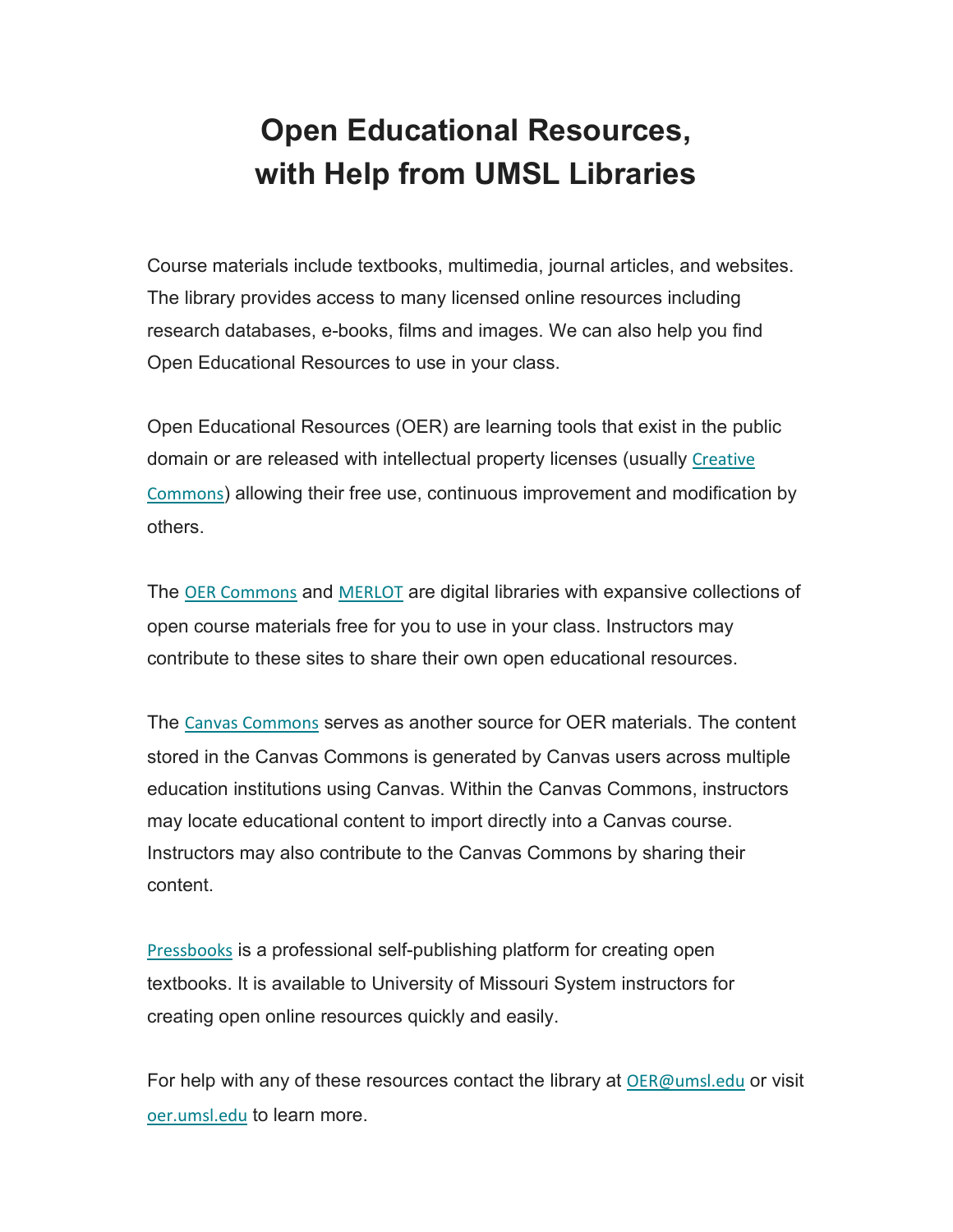### **Get Your SelectedWorks Profile!**

Do you have a faculty profile showcasing your expertise? We want to help you get one if you don't! Add your face, and your selected works to the Faculty SelectedWorks **[Profiles](https://irl.umsl.edu/sw_gallery.html)** by emailing [marvinh@umsl.edu](mailto:marvinh@umsl.edu) and request a profile be created for you!

With a SelectedWorks Profile you can get a monthly report of your online readership from the world of people who have looked at your profile. Below is a map of readership of all UMSL SelectedWorks profiles since our last Library Faculty Newsletter last year: